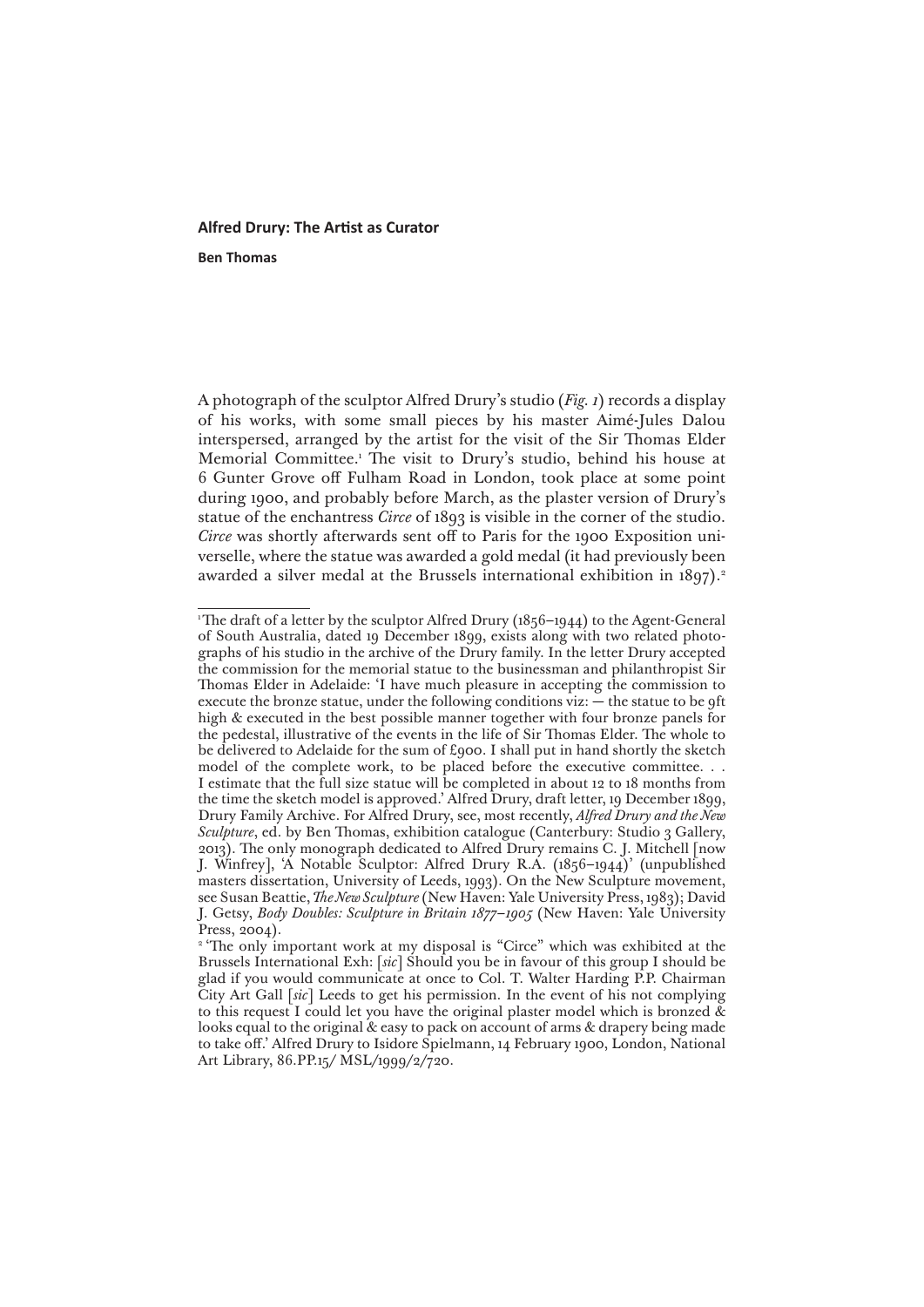

*Fig. 1*: Photograph of Alfred Drury's studio in Gunter Grove, London, *c*. 1900. Drury Family Archive.

A second photograph (*Fig. 2*) records Drury presenting his model for the Elder memorial to a group of clients, probably led by John Alexander Cockburn who was the Agent-General of South Australia in London at this time.3 *Circe*, an Alphonse Legros etching hanging on the wall, and Drury's terracotta *Triumph of Silenus* of 1885 can just be made out in the background of this second photograph, demonstrating that the two photographs are closely related and were taken on the same occasion.

<sup>3</sup> The award of a knighthood was recorded to 'The Honourable John Alexander Cockburn, M.D., formerly Premier of South Australia, and now Agent-General in London for that Colony' (*London Gazette*, 2 January 1900, p. 2). Cockburn was an interesting figure: a Scottish doctor who, after emigrating to Australia, entered on a political career that culminated in the premiership of South Australia. He was a liberal with progressive views, a freemason who published on esoteric topics, and a supporter of women's suffrage. See John Playford, 'Cockburn, Sir John Alexander (1850–1929)', *Australian Dictionary of Biography*, National Centre of Biography, Australian National University [<http://adb.anu.edu.au/biography/cockburn-sir](http://adb.anu.edu.au/biography/cockburn-sir-john-alexander-5701/text9637)[john-alexander-5701/text9637](http://adb.anu.edu.au/biography/cockburn-sir-john-alexander-5701/text9637)> [accessed 3 March 2016]. Drury executed a portrait bust of Cockburn, which he exhibited at the Royal Academy in 1901, and he subsequently donated a bronze version of it to the Art Gallery in Adelaide in 1903, to coincide with the unveiling of the Elder memorial. See Jane Winfrey's catalogue entry for the bust of John Alexander Cockburn in *Alfred Drury and the New Sculpture*, ed. by Thomas, pp. 48–49.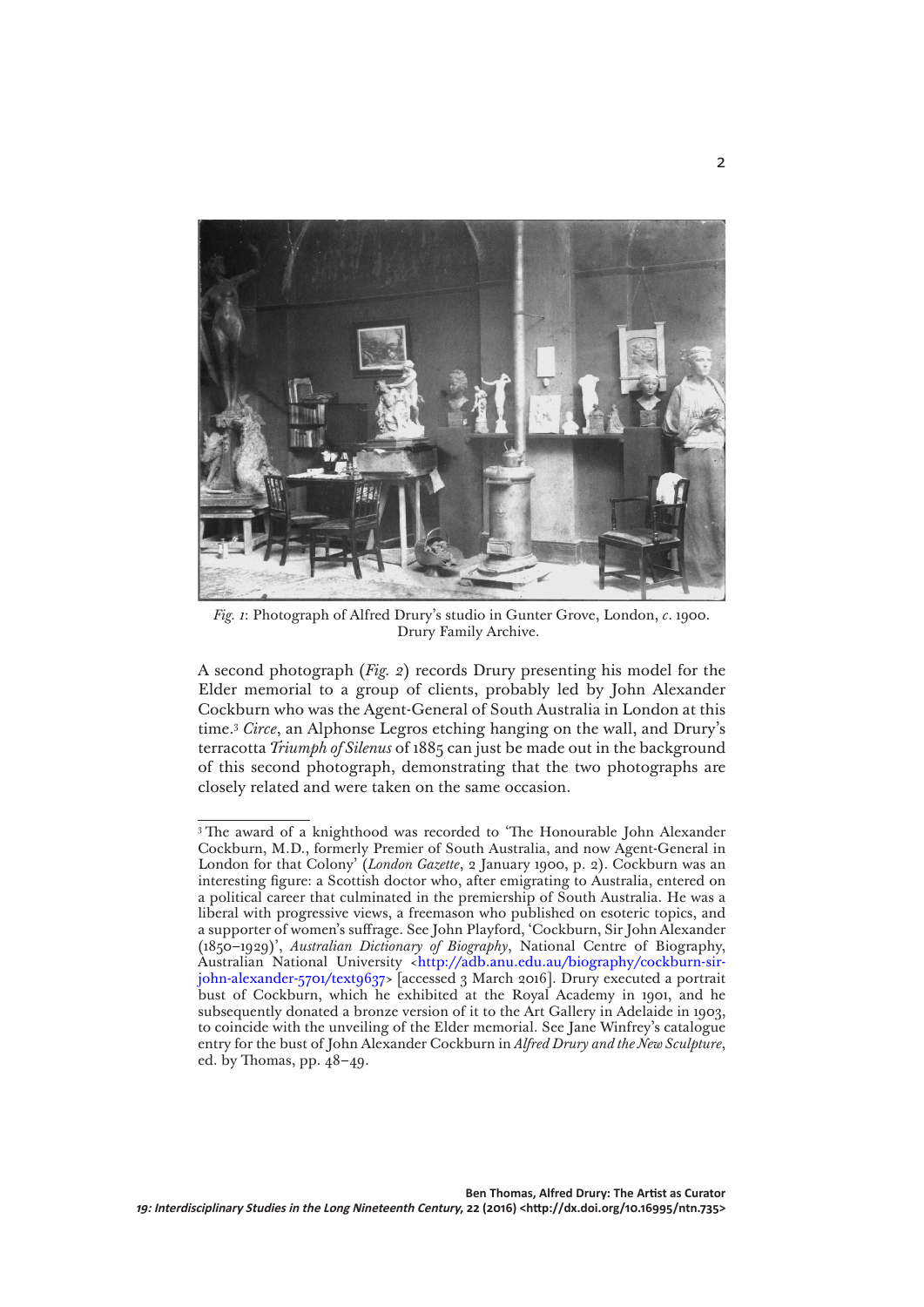

*Fig. 2*: Photograph of the Thomas Elder Memorial Committee in Alfred Drury's studio, *c*. 1900. Drury Family Archive.

In a sense, the photograph of the studio display is the nearest thing we have to a visual record of an exhibition of Drury's works curated by the artist himself. In this arrangement he demonstrated the range of his accomplishments, from exhibition pieces to more modestly sized works intended for the home; he tolerated the replication of different versions of the same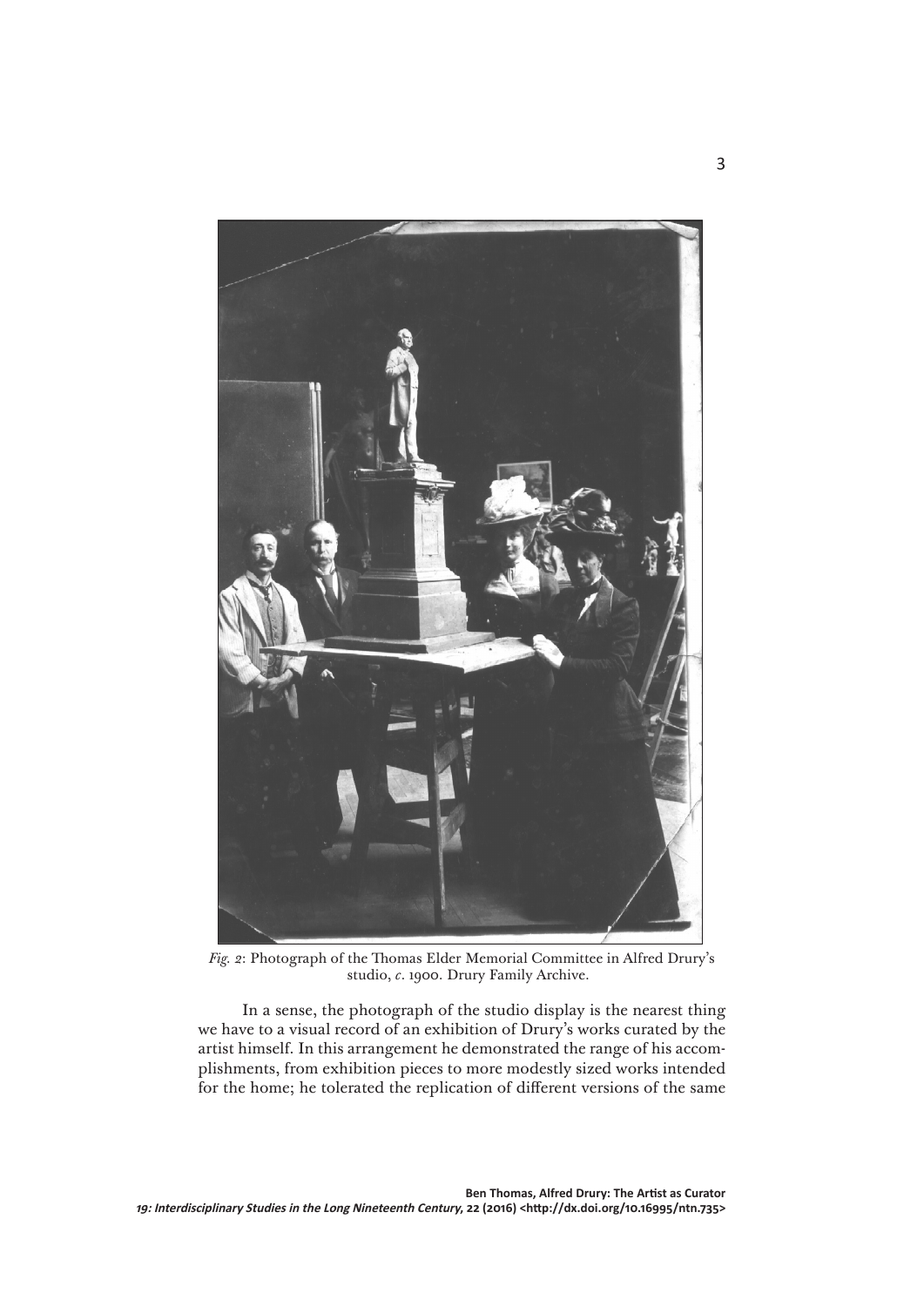work by including two versions apiece of *The Age of Innocence*, *Griselda*, and *The Little Duchess*; and he invited a comparison of his own works with those of Dalou.4 The display necessarily excluded the artist's more monumental works — such as the Elder memorial that the committee had come to  $discuss - in what is a relatively small studio space for a sculptor (Drury)$ would eventually move to a purpose-built studio at Lancaster Lodge on the edge of Wimbledon Common in 1910). Drury's public works, his larger scale memorials and architectural sculpture, would come to dominate his oeuvre increasingly during the twentieth century  $-$  so, in a sense, this informal exhibition could also be considered a mid-career retrospective of sorts, reviewing the exhibition pieces of the 1890s that had made his name.

It is also interesting to contrast this relaxed and homely display intended for known patrons (note the details of the coal scuttle, the kettle on the stove, the towel draped over the back of a chair. . .), with the more impressive yet more anonymous exhibition of sculpture for an international public to which *Circe* would shortly travel. The Paris Exposition universelle of 1900 represented the culmination of Drury's fame as an exhibiting artist but it was also the occasion for an innovative experiment in artistic selfcuration by a sculptor that Drury knew and admired, when Auguste Rodin put on a retrospective of his own sculpture, alongside, but apart from, the official international exhibition in the specially constructed Pavilion de l'Alma, thereby implicitly criticizing the institution of the world's fair as an effective venue for the display of sculpture. A solo exhibition was unusual for a sculptor (Drury would never have one). Here in Rodin's exhibition, as Ruth Butler has argued, 'an important aspect of the show's novelty was the loose and open arrangement of the works, in stark contrast to the rigidity of the official sculpture exhibitions.'5

The photograph of Drury's own arrangement of his works in his Gunter Grove studio was a key point of reference during the process of curating the exhibition 'Alfred Drury and the New Sculpture' (Studio 3 Gallery, University of Kent, 30 September to 20 December 2013, and the Stanley & Audrey Burton Gallery, University of Leeds, 15 January to 13 April 2014). At first, its interest was principally documentary, as one of the chief aims of the exhibition was to advance historical research into a significant artist who had been somewhat unfairly neglected in recent accounts of Victorian and Edwardian sculpture (admittedly a field teeming with talented artists). The photograph was also of logistical interest as it recorded a

<sup>4</sup> For a further discussion of the contents of this photograph, see Jane Winfrey, 'A Gallery of Statuettes — Alfred Drury's Domestic Sculpture', in *Alfred Drury and the New Sculpture*, ed. by Thomas, pp. 18–22.

<sup>5</sup> Catherine Lampert and others, *Rodin*, exhibition catalogue (London: Royal Academy, 2007), p. 156; Ruth Butler, *Rodin: The Shape of Genius* (New Haven: Yale University Press, 1993), pp. 349–61.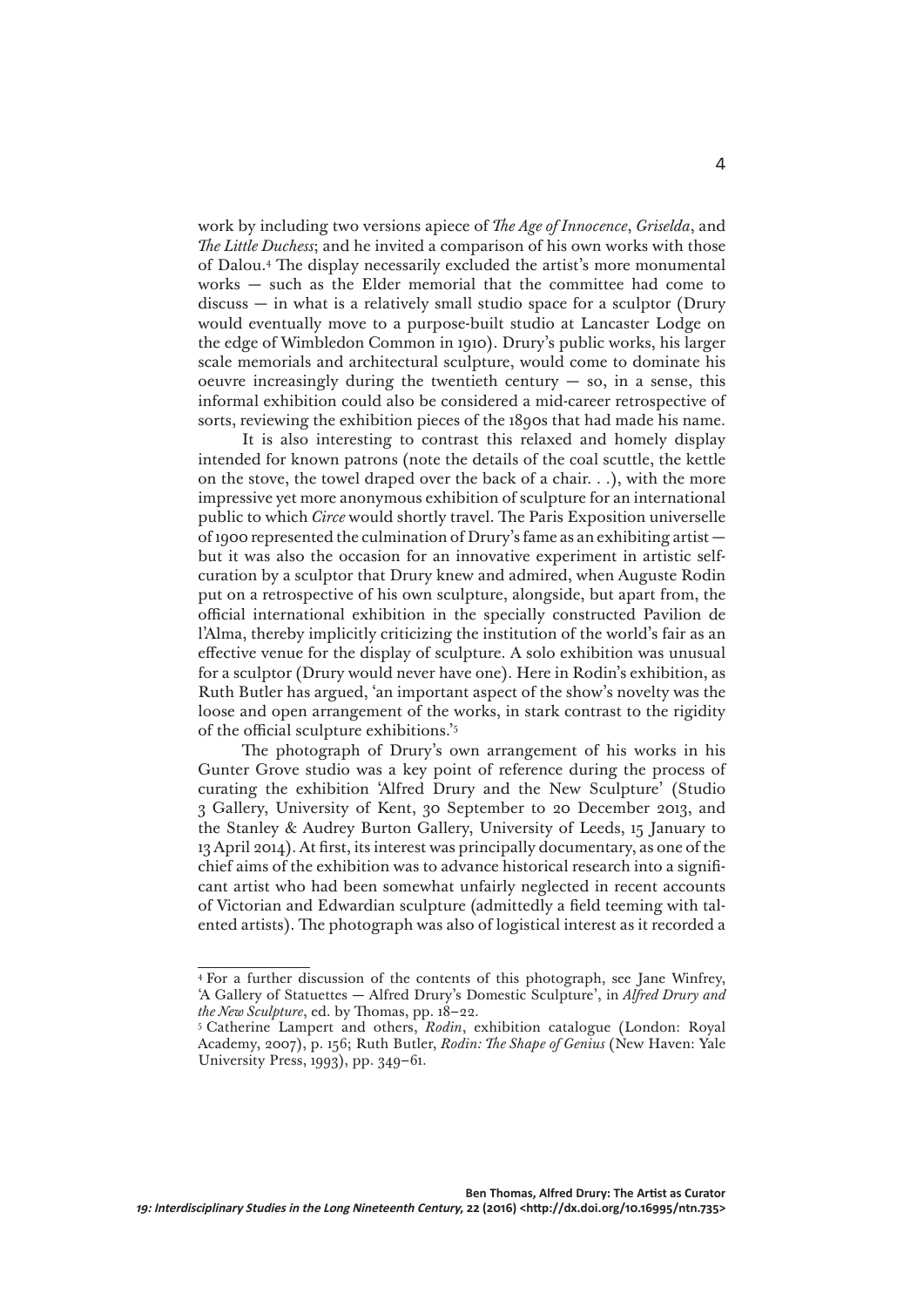number of Drury's works together, versions of which were available as loans from different sources for the exhibition: for example, the two versions of the plaque *The Little Duchess* in plaster and bronze — the first leaning on the shelf forming a type of 'mantelpiece' to the stove, the other hanging from the picture rail above — modelled from Gracie Doncaster, the daughter of family friends, which Drury would exhibit at the Royal Academy in 1900. Increasingly, however, as I considered it, the photograph seemed to offer the solution to certain practical problems of effectively arranging the display of smaller works in a large, 'white cube'-style gallery, and, furthermore, to point the way to a particular curatorial approach towards Drury's works in the exhibition.

Studio 3 Gallery is situated in the Jarman Building, built in 2010 for the School of Arts at the University of Kent. It is a space 144 square metres in dimension, with a concrete floor, a high ceiling spanning two storeys of the building, and unadorned white walls. Although this space has hosted exhibitions of contemporary sculpture by the artists Ana Maria Pacheco and Richard Rome to impressive effect, it is not a natural fit with late nineteenth-century sculpture, especially works of a modest size. Experiments carried out in Studio 3 Gallery with Drury's statuette *Spring* (1890), which is 42 cm high, showed that placed on its own plinth the work appeared lost and diminished in this large and hard-edged gallery space. Grouping together smaller sculptural works, as Drury had done in his studio, was potentially a way to overcome this problem by enhancing their visual impact as a series of composed tableaux, giving the display greater coherence and a sense of flow through this unforgiving space.

To achieve this, it seemed clear that some form of architectural intervention would be necessary to mediate between the gallery space and the small to medium-sized sculptural works available as loans from private collections (the most imposing works by Drury in the exhibition in terms of scale were the paired bronze figures of *Inspiration* and *Knowledge* of 1907, both 61 cm tall, and the larger of two versions of *Griselda* from 1896, which measured 45 by 50 cm). Here, a visit to the impressive Dalou exhibition at the Petit Palais in Paris gave me the idea of emulating the substantial display cases used there, while using them like internal walls.6 In this way it was possible to use two cases, each 220 cm high by 200 cm long by 100 cm wide, to group together works from key periods in Drury's artistic career (under the titles 'The New Sculpture' and 'The Royal Academician'), and to divide the gallery into two sections, one representing Drury's works intended for the home, and the other for his exhibition pieces.7 At this

<sup>6</sup> Amélie Simier and Marine Kisiel, *Jules Dalou, le sculpteur de la République*, exhibition catalogue (Paris: Paris Musées, 2013).

<sup>7</sup> For the idea of 'sculpture in the house', see the series of articles by Edmund Gosse, 'The Place of Sculpture in Daily Life', *Magazine of Art*, January 1895, pp. 368–72, 407–10; January 1896, pp. 9–12.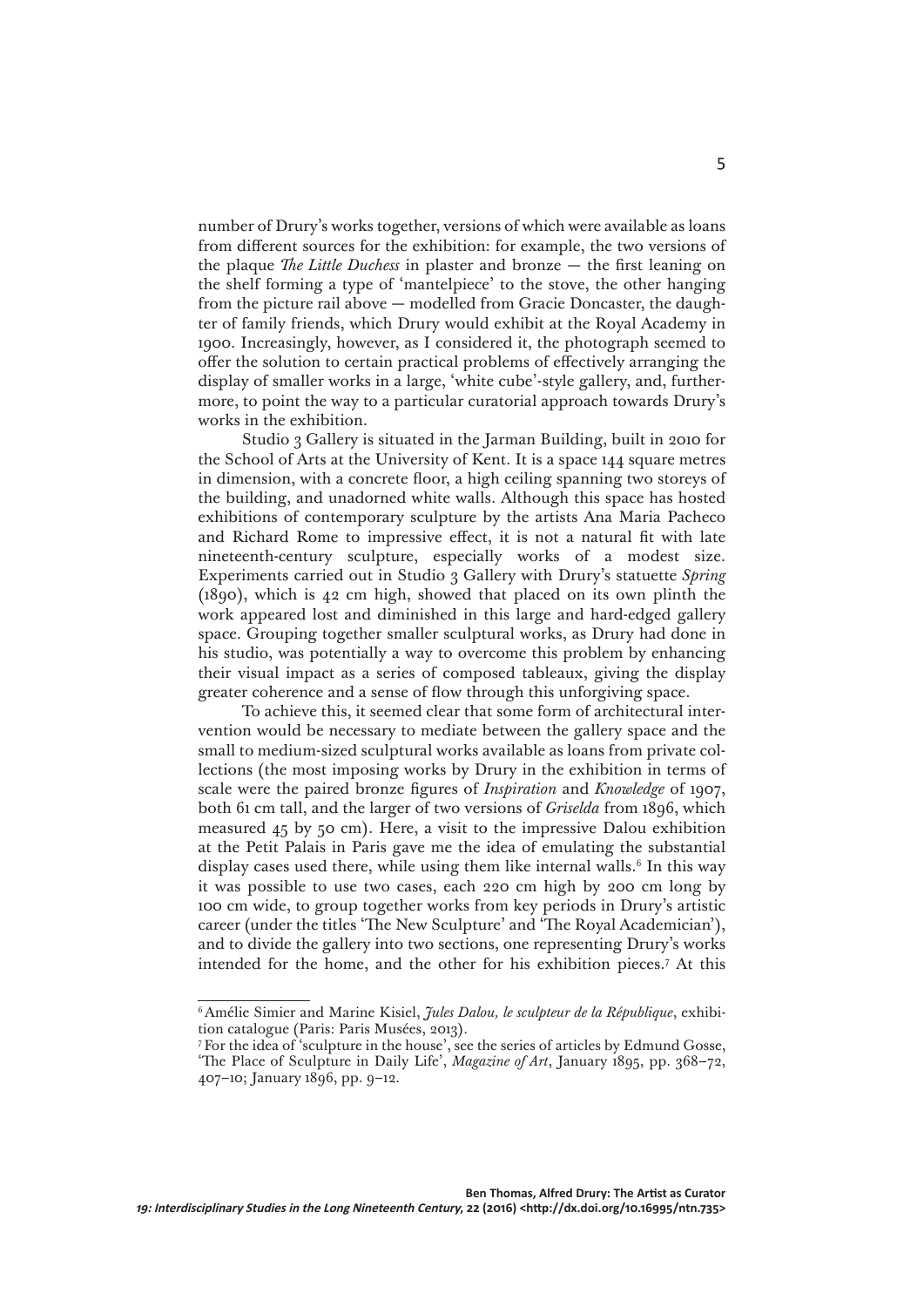point, the idea of staging a tableau based on Drury's photograph of his studio became increasingly seductive, as it seemed an effective way of unifying the overall design by presenting the visitor with an impressive piece of scenography on entering the gallery. As I explained in an interview for *Circumspice*, the journal of the Public Monuments and Sculpture Association, 'I wrestled with this idea, going back and forth with it for a long time — was it respectfully working with the grain of the artist's vision, or simply a kitsch exercise in reconstruction?'.8

As it was finally realized, the tableau of 'The Studio' was not a straightforward facsimile of the photograph of Drury's Gunter Grove studio, but a creative response to it (*Fig. 3*). On a mantelpiece (skilfully constructed by the University of Kent's estates maintenance team) were placed a smaller terracotta version of *The Triumph of Silenus* (1885) to the one in the photograph, the bronze statuette of *Spring* (1890), a small bronze version of *Griselda* (1896), Dalou's plaster model of a *Praying Peasant Woman* (1877), which was in Drury's original arrangement, and a terracotta bust of a *Boy's Head* (*c*. 1887), which was not. Drury's best-known work, *The Age of* 



*Fig. 3*: Installation photograph of 'Alfred Drury and the New Sculpture' in Studio 3 Gallery, University of Kent, 2013.

<sup>8 &#</sup>x27;Interview with Ben Thomas', *Circumspice*, 47 (2013), 20–22.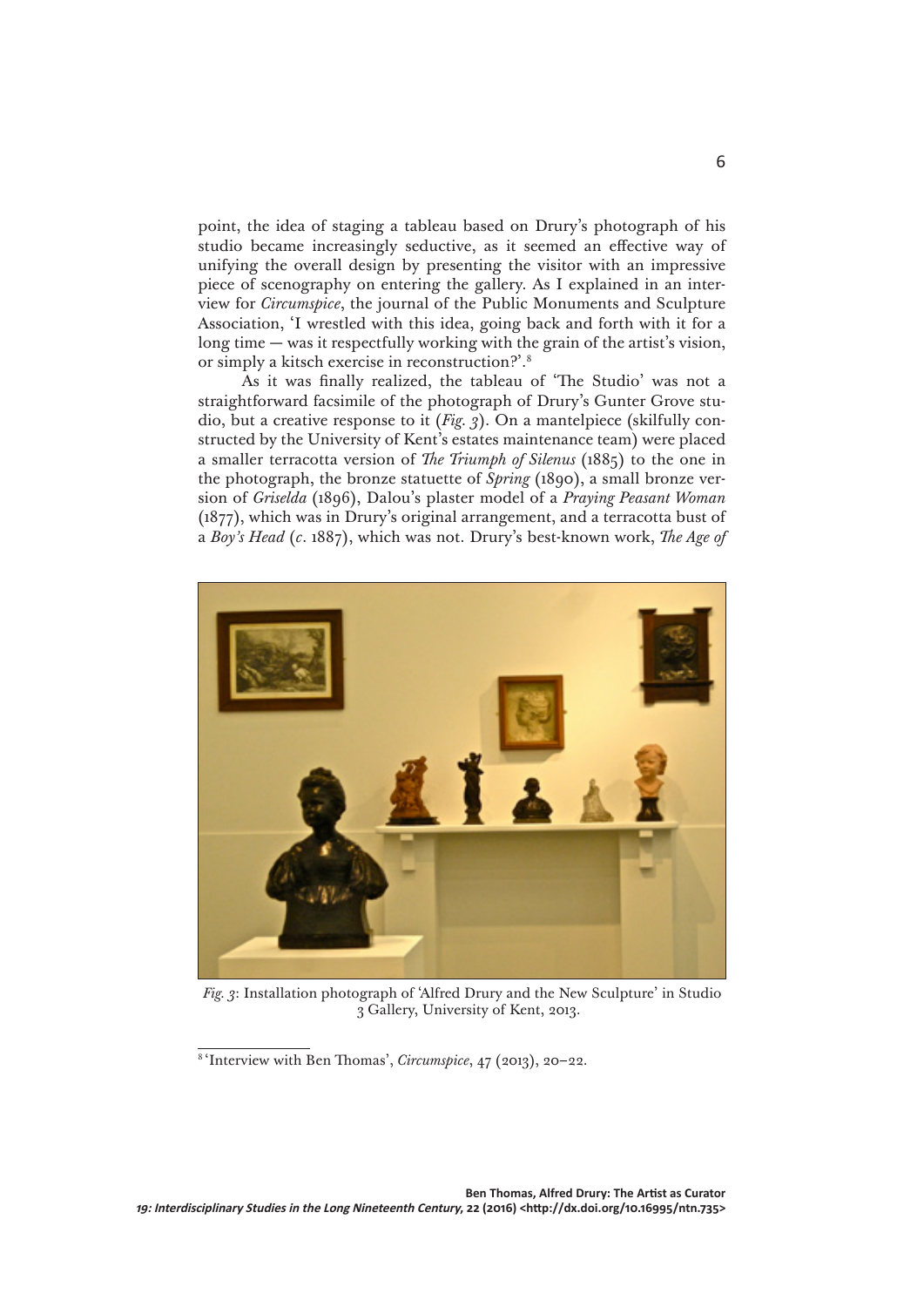*Innocence* (1897), was placed on its own plinth so that, from the perspective of the visitor entering the gallery, it also appeared to be among the works on the mantelpiece, while it was physically situated in the 'exhibition' section of the display. On the wall above the mantelpiece hung the Legros etching from the photograph, and both the plaster and bronze versions of *The Little Duchess*, while at a discrete distance to the right of the tableau the bust of *John Alexander Cockburn* was displayed, in allusion to the studio visit that had caused Drury's display in the first place. Two of the original chairs in the photograph were placed alongside the mantelpiece to 'domesticate' this half of the gallery, but the coal scuttle (still in the family's possession) was not included in the scene — that would have been a touch too much authenticity! As the exhibition plan shows (*Fig. 4*), the visitor was presented at first glance with Drury's principal works: from left to right, *The Age of Innocence*, the Dalou-inspired early work *The First Lesson* (1886), *Griselda*, the academy piece *Lilith* (1913), and *Inspiration* and *Knowledge*. The logic of this arrangement was primarily visual, prioritizing aesthetic experience over curatorial 'interpretation', and unapologetically theatrical in effect. While the gallery space at the Stanley & Audrey Burton Gallery in Leeds was not big enough to include the two display cases, that version of the exhibition also took its cue from the tableau based on the photograph of the artist's studio, and the complementary rhythms of Drury's works harmonized across that more intimate space in an arrangement expertly devised by the Burton's curator, Layla Bloom (*Fig. 5*).

To emphasize the visual dimension of curating the show is not to concede that 'Alfred Drury and the New Sculpture' lacked an art-historical argument or an academic rationale. It did have a thesis, and a straightforwardly coherent one: that Drury was due a reappraisal because his art was completely characteristic of the New Sculpture due to his closeness to Dalou and his devotion to Alfred Stevens (whose drawings he collected). The late nineteenth-century revival of British sculpture that Edmund Gosse named the 'New Sculpture' began, according to this critic's series of articles in the *Art Journal* in 1894, when Lord Leighton exhibited *Athlete Wrestling with a Python* at the Royal Academy in 1877, and culminated in the works of William Hamo Thornycroft and Alfred Gilbert. By contrast, Gosse saw Drury as 'a mannered Kensington student, somewhat under the influence of Dalou'.9 In response, the principal wall text in the exhibition argued that

> Drury was one of the key figures in the New Sculpture movement because he combined in his art the French realism of Aimé-Jules Dalou, with whom he had a long professional relationship, and the Michelangelo-esque vision of Alfred Stevens.

<sup>9</sup> Edmund Gosse, 'The New Sculpture, 1879–94: Fourth and Concluding Article', *Art Journal*, October 1894, pp. 306–11 (p. 310).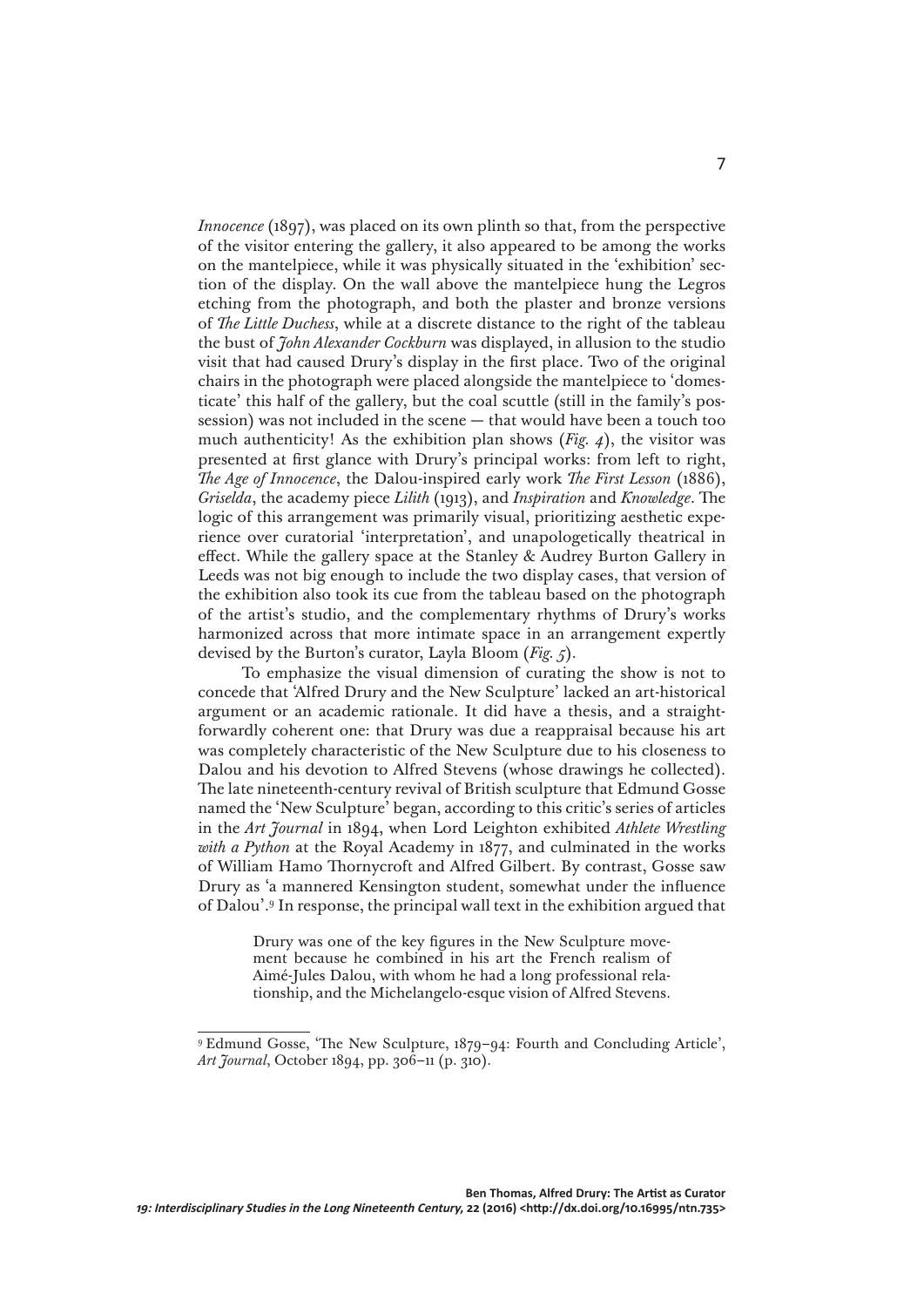

*Fig. 4*: Ben Thomas, Installation plan for 'Alfred Drury and the New Sculpture' in Studio 3 Gallery, University of Kent, 2013.

Dalou and Stevens were seen as the most important influences in the reform of British sculpture by a slightly later generation of critics to Edmund Gosse, including Marion Spielmann and Alfred Lys Baldry.<sup>10</sup>

<sup>&</sup>lt;sup>10</sup> Simon Poë in an interesting review concluded that 'Alfred Drury's turns out to be a very good case study through which to examine the New Sculpture'. 'Alfred Drury and the New Sculpture', *British Art Journal*, 15.1 (2014), 128–34 (p. 128).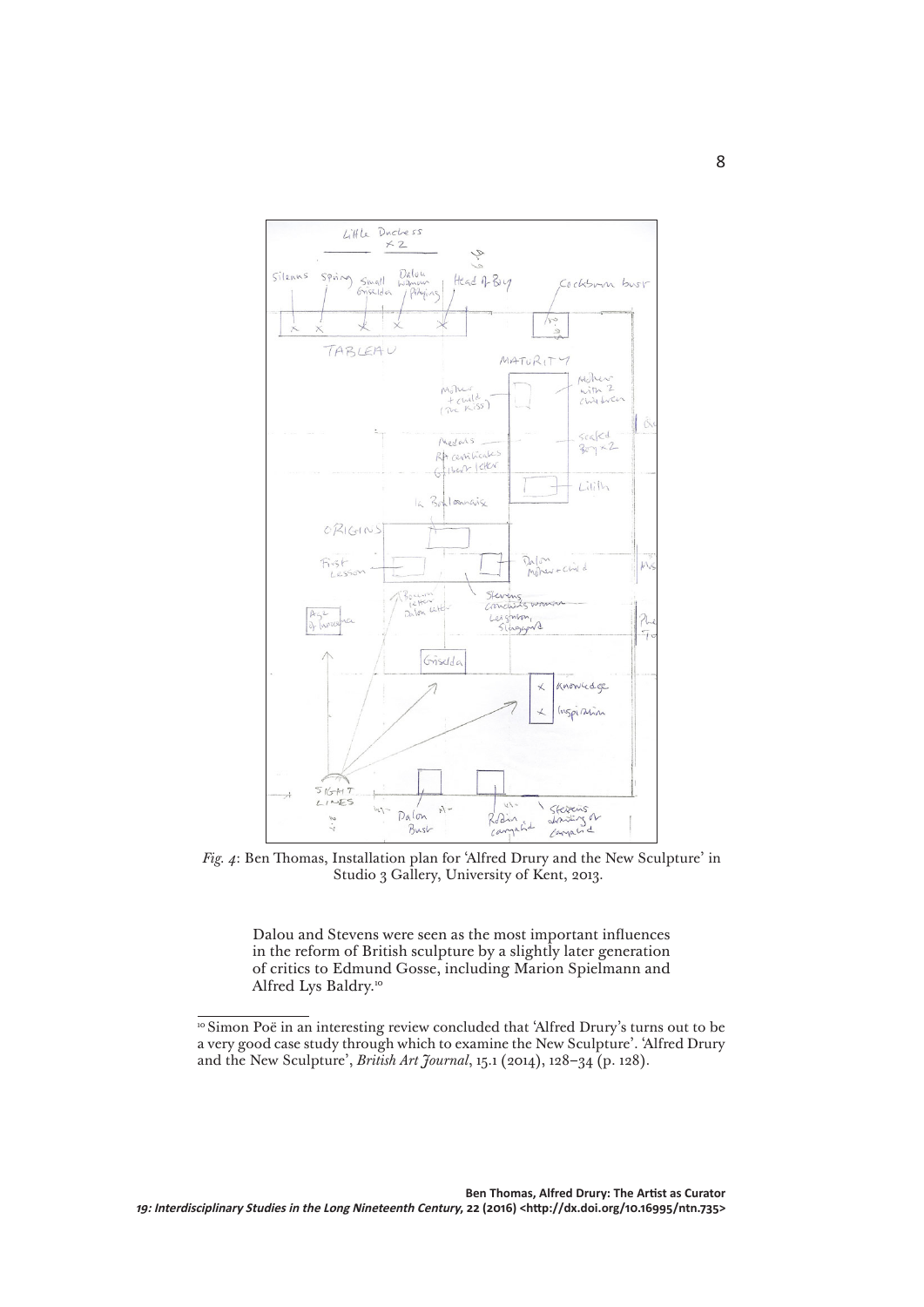

*Fig. 5*: Installation photograph of 'Alfred Drury and the New Sculpture' in the Stanley & Audrey Burton Gallery, University of Leeds, 2014.

Exhibitions, however, always pose problems when judged as art history, notably because the works of art available to display may achieve a prominence that exceeds their art-historical significance.<sup>11</sup> Arguably, the

<sup>&</sup>lt;sup>11</sup> For a discussion of this and related issues, see Francis Haskell, *The Ephemeral Museum: Old Master Paintings and the Rise of the Art Exhibition* (New Haven: Yale University Press, 2000).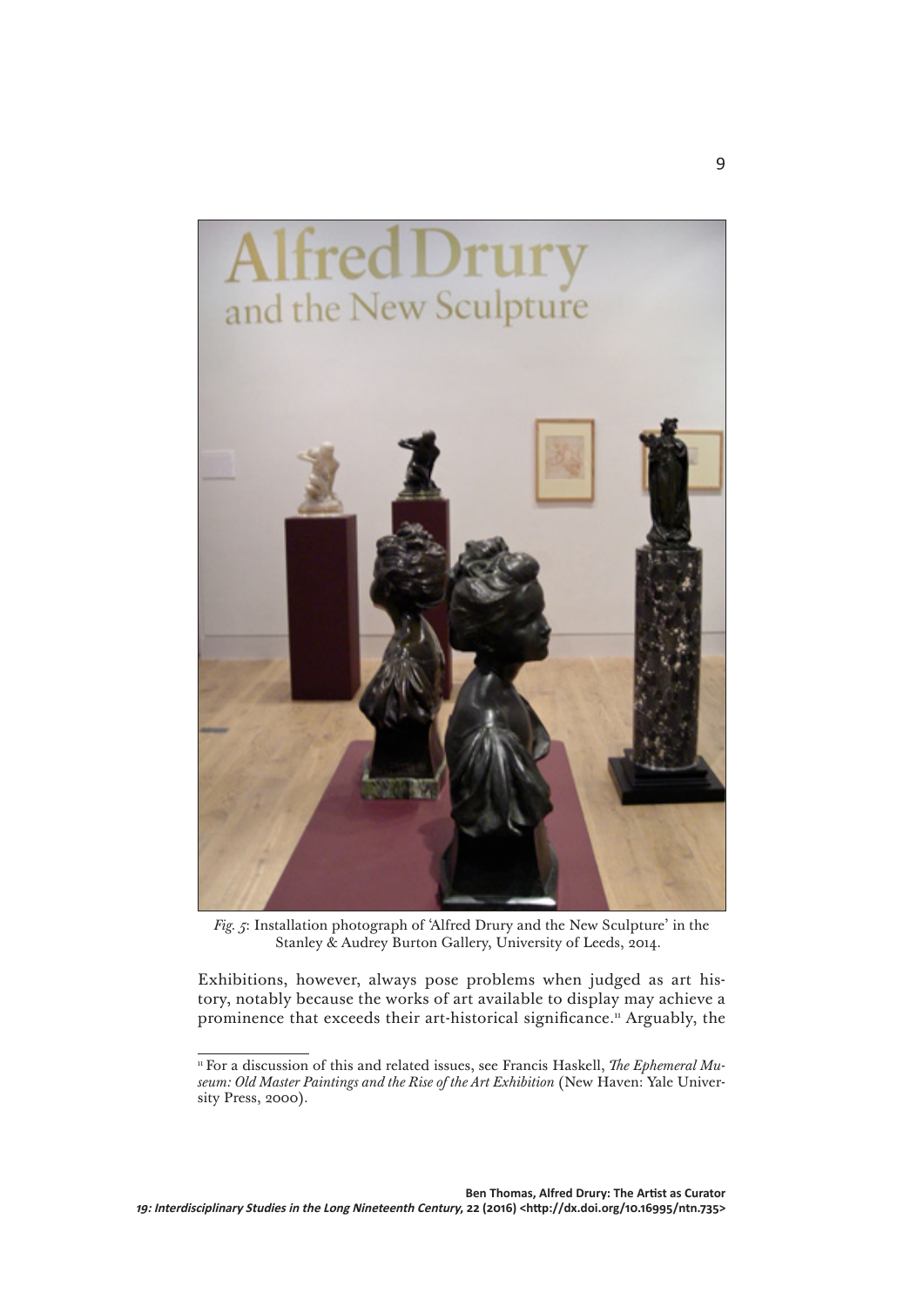one work in the photograph of Drury's studio display that most tellingly asserts his allegiance with the New Sculpture is the *Prophetess of Fate*, exhibited at the Royal Academy in 1900, for which the opera singer Lillian Nordica posed, but which is now lost. For example, there are clear resemblances between this work and George Frampton's *Lamia* of 1899–1900, although, as Susan Beattie points out, it 'lacks the threatening, highly charged quality of *Lamia*' (p. 174). Clearly, a missing work cannot be displayed, but, equally, concerns about conservation and transport, budget constraints, or simple unavailability can exclude a key work. Environmental concerns, for example, excluded the drawings by Alfred Stevens owned by Drury from the Studio 3 Gallery version of the exhibition, and instead a separate display was curated at Canterbury's Beaney House of Art & Knowledge by Krystyna Matyjaskiewicz. It was, however, possible to include a selection of Stevens's drawings at Leeds, where they joined Dalou, Rodin, and Leighton in the supportive cast of 'influences'.

It can be argued, therefore, that while exhibitions can be definite in stating a clear visual proposition  $-$  in this case about Alfred Drury's role in the New Sculpture — they can never be definitive. Indeed, there were significant differences between the two versions of the exhibition in Canterbury and Leeds, both in content and display, with the Leeds version drawing on additional loans from a local collector. While the exhibition had been conceived for Canterbury, the very presence of major works by Drury in Leeds — *Circe* in Leeds City Museum, and the statue of *Joseph Priestley*, and the pairs of nude lamp standards *Morn* and *Even*, in City Square (1903) — made Leeds a more resonant context for Drury's art, and consequently a more authoritative version of the exhibition. Similarly, the exhibition catalogue, although it carried contributions by leading scholars of nineteenth-century sculpture, and brought to light many new archival discoveries from a campaign of research funded by the Mellon Centre for British Art, can be no substitute for a catalogue raisonné of Drury's oeuvre.

In concluding these reflections on the experience of curating 'Alfred Drury and the New Sculpture', I would like to discuss some interrelated curatorial problems that the exhibition posed. The first is simply the intrinsic difficulty of exhibiting sculpture — the difficulties of multiple viewpoints, sightlines, and lighting that Baudelaire stressed in 1846 when he notoriously dismissed sculpture as 'ennuyeuse' and essentially an ancillary art form.12 With few exceptions — such as Rodin's 1900 exhibition — the problem of exhibiting contemporary sculpture was not solved during Drury's lifetime, and in 1921 the critic Kineton Parkes com-

<sup>12</sup> Charles Baudelaire, *Écrits sur l'art* (Paris: Le Livre de Poche, 2010), pp. 228–32.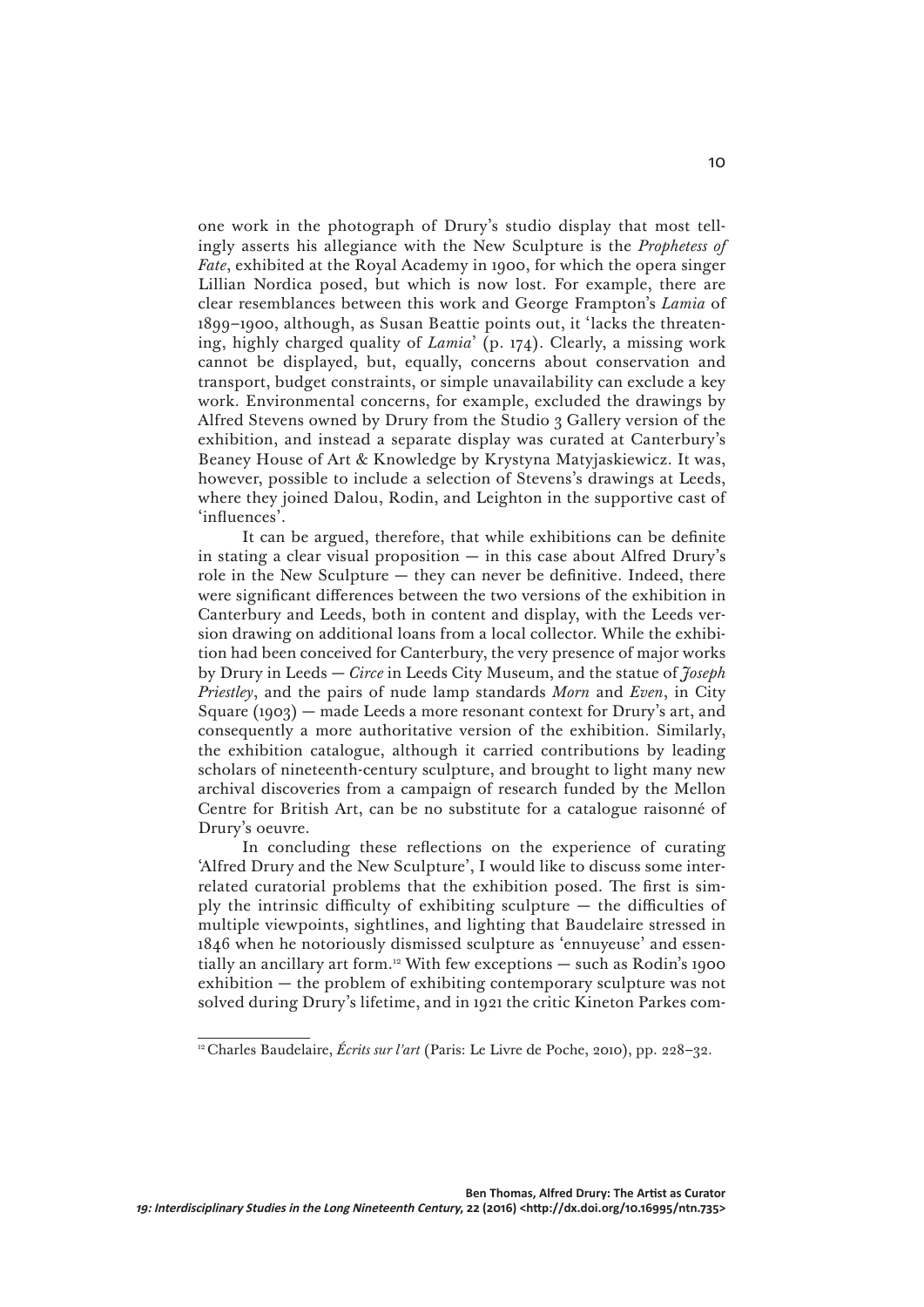plained that 'the exhibition of sculpture has always been a difficulty, and it has generally been done in the most perfunctory manner'.13 Judging by the differing critical response to two ambitious and complex exhibitions of nineteenth-century art that opened in Britain in 2015 — 'Sculpture Victorious' at Tate Britain and 'Inventing Impressionism' at the National Gallery — convincing the critics of the merits of sculpture relative to painting remains as much of a challenge for the curator as in Baudelaire's time.<sup>14</sup>

The problem of systems of display, and whether to arrange objects strictly according to argument or to maximize visual effect, remains a curatorial dilemma — as it was during Drury's long life — as can be illustrated by two distinctive if unrelated examples. In 1894 the creation of new museum galleries in Oxford gave rise to an interesting correspondence between the collector Charles Drury Fortnum and the keeper of the Ashmolean Museum, the archaeologist Arthur Evans, concerning the display of Fortnum's collection in the new Ashmolean building: Fortnum had been making a list of the ceramics from his collection, 'to enable you to arrange them after a while in their natural order of local production'.<sup>15</sup> In reply, Evans assured Fortnum that he wanted to have large labels made indicating the geographical grouping of majolica ware, 'to make the scientific principle of the arrangement as clear as possible'.16 However, in spite of his intention of following a taxonomic mode of display, Fortnum's letters contain remarks and sketches that display how aesthetic concerns like

<sup>&</sup>lt;sup>13</sup> Kineton Parkes, *Sculpture of To-day*, 2 vols (London: Chapman and Hall, 1921), i: *America, Great Britain, Japan*, 197–98. For recent research on this issue see the special issue of *Sculpture Journal*, 23.2 (2014), edited by Michael Hatt and Jason Edwards.

<sup>&</sup>lt;sup>14</sup> While 'Inventing Impressionism' received very positive reviews, the response to 'Sculpture Victorious' was mixed, with several reviewers basically agreeing with Martin Gayford that 'the Victorians were not much good at sculpture' (*Spectator*, 28 February 2015 [<http://www.spectator.co.uk/2015/02/sculpture-victorious-tate](http://www.spectator.co.uk/2015/02/sculpture-victorious-tate-britain-review-entertainingly-barmy/)[britain-review-entertainingly-barmy/>](http://www.spectator.co.uk/2015/02/sculpture-victorious-tate-britain-review-entertainingly-barmy/)). Richard Dorment criticized Tate's exhibition for 'using works of art to illustrate what amounts to an extended academic lecture' (*Daily Telegraph*, 23 February 2015 <[http://www.telegraph.co.uk/culture/](http://www.telegraph.co.uk/culture/art/art-reviews/11429728/Sculpture-Victorious-Tate-Britain-review-its-incoherence-is-frightening.html) [art/art-reviews/11429728/Sculpture-Victorious-Tate-Britain-review-its-incoherence](http://www.telegraph.co.uk/culture/art/art-reviews/11429728/Sculpture-Victorious-Tate-Britain-review-its-incoherence-is-frightening.html)[is-frightening.html](http://www.telegraph.co.uk/culture/art/art-reviews/11429728/Sculpture-Victorious-Tate-Britain-review-its-incoherence-is-frightening.html)>). By contrast, Ben Luke commented of 'Inventing Impressionism' that 'pleasingly, the National's curators have been sensible enough to realize that this is an exhibition and not a sociological art history lecture' (*Evening Stand*ard, 3 March 2015 <[http://www.standard.co.uk/goingout/exhibitions/inventing](http://www.standard.co.uk/goingout/exhibitions/inventing-impressionism-national-gallery-exhibition-review-10081773.html)[impressionism-national-gallery-exhibition-review-10081773.html>](http://www.standard.co.uk/goingout/exhibitions/inventing-impressionism-national-gallery-exhibition-review-10081773.html)) [all articles accessed 3 March 2016].

<sup>&</sup>lt;sup>15</sup> Fortnum to Evans, 19 October 1894, Oxford, Ashmolean Museum, Fortnum Archive, F/7/xi/29.

 $16$  Evans to Fortnum, 20 October 1894, Fortnum Archive, F/7/xi/30.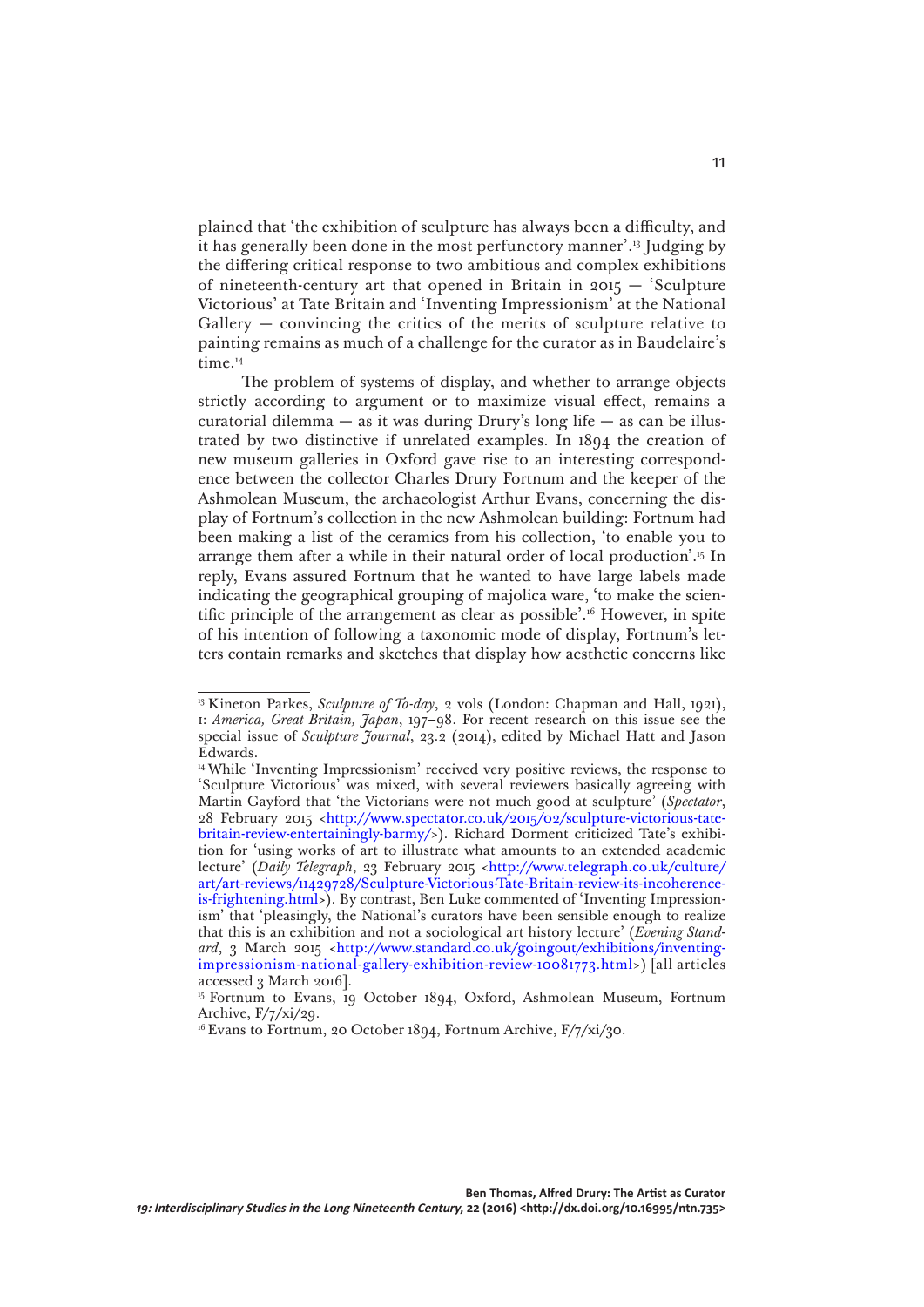symmetry, pattern of ornamentation (regardless of date of manufacture), or even personal affection for certain objects, affected his thinking about the arrangement of their display. In 1944, the final year of Drury's life, the abstract expressionist painter Barnett Newman curated an exhibition of pre-Columbian sculpture for Betty Parsons at the Wakefield Gallery in New York. Newman presented these products of ancient American cultures as works of art rather than as ethnographic objects. Writing for *La Revista Belga* he explained:

> It was an exciting experience to see this sculpture presented purely from an aesthetic point of view, freed from the distractions of the usual ethnological jumble of sculpture, pottery, textiles, and other artefacts, which although of genuine interest to the student of archaeology and ethnology, is a source of confusion to those looking for an aesthetic experience. Here the sculpture was to be enjoyed — as sculpture. $17$

To what extent the aesthetic effect of artworks is enhanced or impeded by the mediating interpretation of the curator is a perennial question and a complicated matter of emphasis. Similarly, the merits of what can be termed a 'historicizing' approach to display are debatable: arrangements like the tableau based on the photograph of Drury's studio vividly engage the imagination of the spectator by conjuring up an evocative historical environment. Another effective example is the opening room of the National Gallery's 'Inventing Impressionism' show that effectively restaged a photograph of Paul Durand-Ruel's Paris apartment. However, the danger of what is ultimately a Romantic gesture is that the work of art appears to derive its meaning from the 'tout ensemble' rather than as an autonomous object in its own right.<sup>18</sup> The opposite approach  $-$  to detach the artwork from its historical context and present it in a transcendental present — also has its risks (although it is interesting here to note Camille Pissarro's comment in 1883 that, 'for an exhibition to be staged correctly, we [artists] must be the ones to take care of it. . . I have left plenty of spaces between the pictures').19 Faced with this dilemma, it is reassuring to reflect that the

<sup>17</sup> Barnett Newman, 'Pre-Columbian Stone Sculpture [1944]', in *Selected Writings and Interviews*, ed. by John P. O'Neill (Berkeley: University of California Press, 1992), pp. 62–65 (p. 64).

<sup>&</sup>lt;sup>18</sup> For example, for Lenoir's 'period rooms' in the Musée des monuments français as an 'appeal to sentiment and the historical imagination', see Francis Haskell, *History and Its Images* (New Haven: Yale University Press, 1993), p. 243. For the problem of anachronism in curating, see Debora J. Meijers, 'The Museum and the "Ahistorical" Exhibition', in *Thinking about Exhibitions*, ed. by Reesa Greenberg, Bruce W. Ferguson, and Sandy Nairne (London: Routledge, 1996), pp. 7–20.

<sup>&</sup>lt;sup>19</sup> Cited in Sylvie Patry, 'Durand-Ruel and the Impressionists' Solo Exhibitions of 1883', in *Inventing Impressionism: Paul Durand-Ruel and the Modern Art Market*, ed. by Sylvie Patry, exhibition catalogue (London: National Gallery, 2015), p. 106.